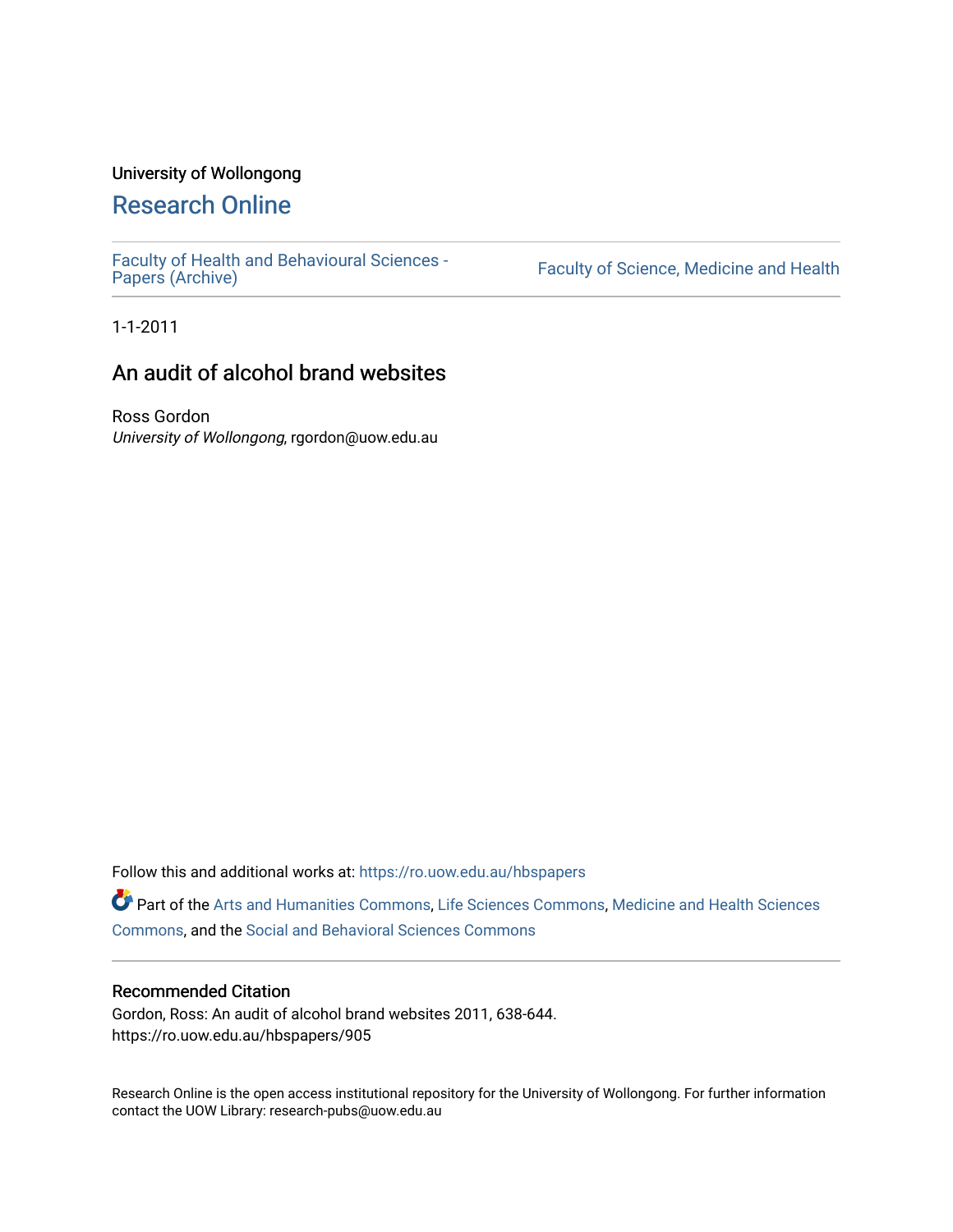# An audit of alcohol brand websites

# **Abstract**

Introduction and Aims.The study investigated the nature and content of alcohol brand websites in the UK. Design and Methods.The research involved an audit of the websites of the 10 leading alcohol brands by sales in the UK across four categories: lager, spirits, Flavoured Alcoholic Beverages and cider/perry. Each site was visited twice over a 1-month period with site features and content recorded using a pro-forma. The content of websites was then reviewed against the regulatory codes governing broadcast advertising of alcohol. Results.It was found that 27 of 40 leading alcohol brands had a dedicated website. Sites featured sophisticated content, including sports and music sections, games, downloads and competitions. Case studies of two brand websites demonstrate the range of content features on such sites. A review of the application of regulatory codes covering traditional advertising found some content may breach the codes. Discussion and Conclusions.Study findings illustrate the sophisticated range of content accessible on alcohol brand websites. When applying regulatory codes covering traditional alcohol marketing channels it is apparent that some content on alcohol brand websites would breach the codes. This suggests the regulation of alcohol brand websites may be an issue requiring attention from policymakers. Further research in this area would help inform this process.[Gordon R. An audit of alcohol brand websites. Drug Alcohol Rev 2010]

# Keywords

brand, alcohol, audit, websites

# **Disciplines**

Arts and Humanities | Life Sciences | Medicine and Health Sciences | Social and Behavioral Sciences

## Publication Details

Gordon, R. (2011). An audit of alcohol brand websites. Drug and Alcohol Review, 30 (6), 638-644.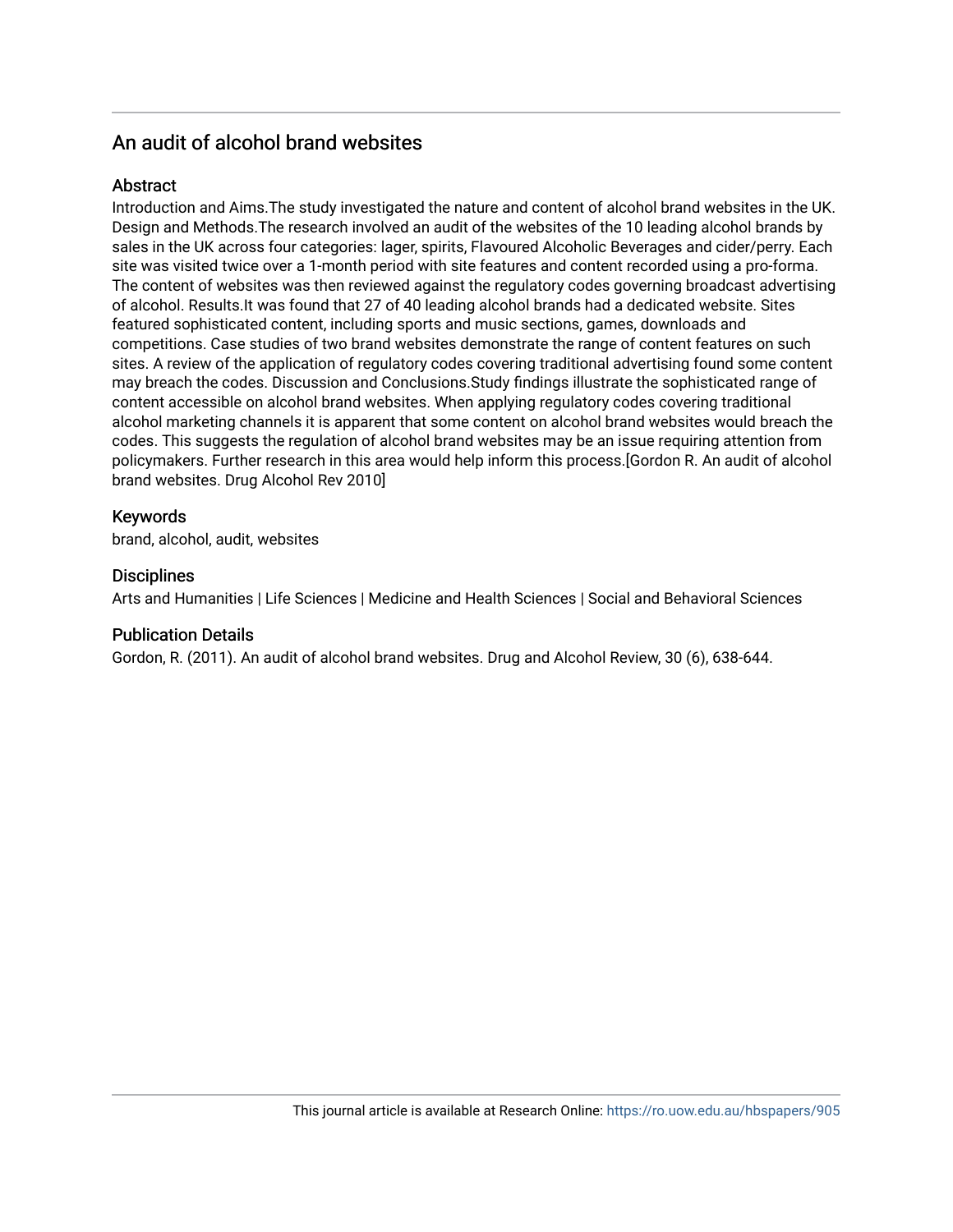# **An audit of Alcohol Brand websites**

# **Ross Gordon**

Institute for Social Marketing The Open University and the University of Stirling. The Open University, Open University Business School Walton Hall, Milton Keynes, MK7 6AA United Kingdom

*Correspondence to:* Ross Gordon, Research Associate, Institute for Social Marketing, University of Stirling and The Open University Business School, Walton Hall, Milton Keynes MK7 6AA, UK. Email: r.gordon@open.ac.uk

## **Running head**

Audit of alcohol brand websites

# **Conflict of interest**

None declared

# **Submission Statement**

I can confirm that this manuscript is not under consideration for publication elsewhere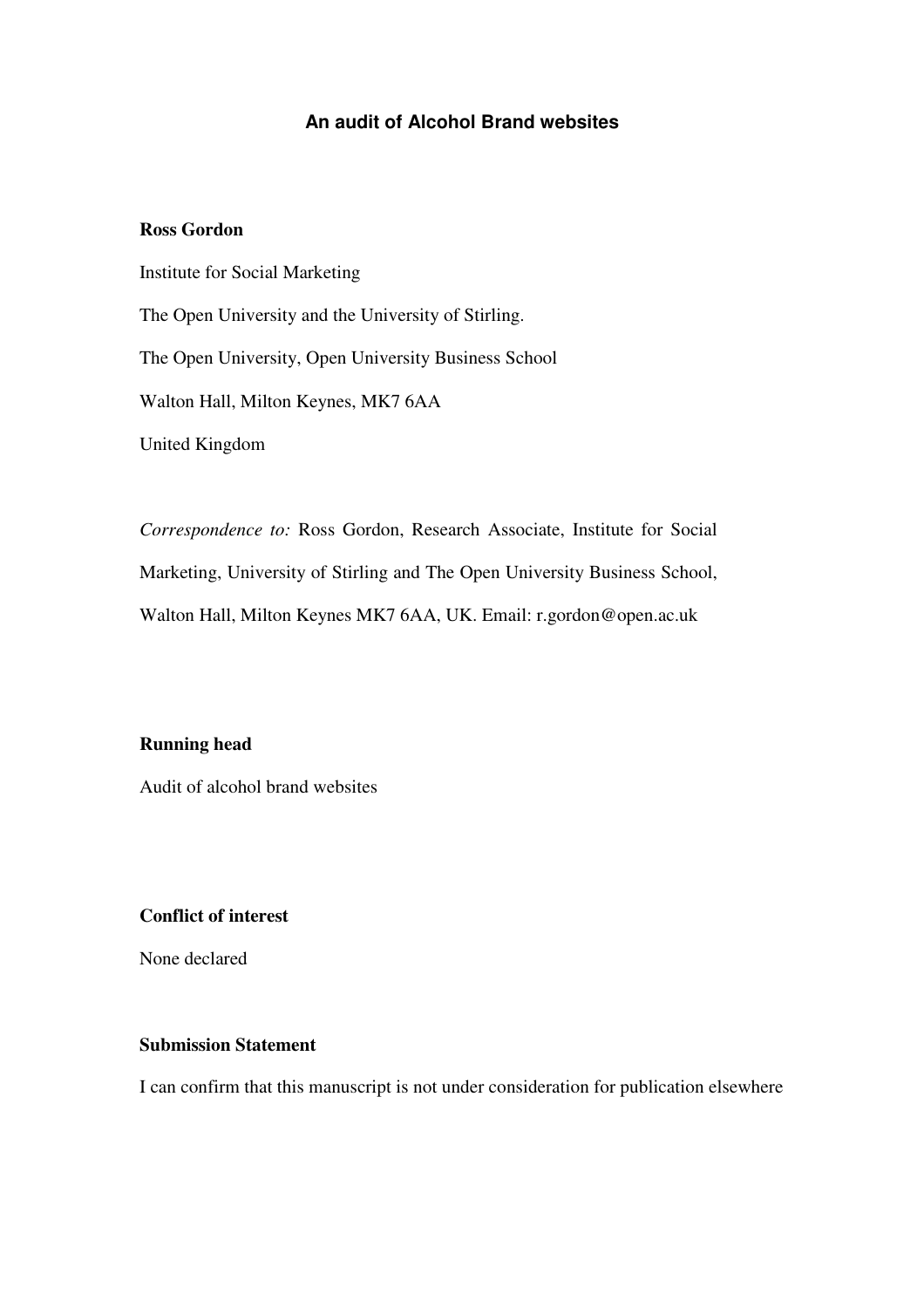#### **ABSTRACT**

**Introduction and Aims:** The study addresses an identified gap in the research and evidence base by investigating the nature and content of alcohol brand websites in the UK.

**Design and Methods:** The research involved an audit of the websites of the ten leading alcohol brands by sales in the UK across four categories: lager, spirits, FABs and cider/perry. Each site was visited twice over a one month period with site features and content recorded using a pro-forma. The content of websites was then reviewed against the regulatory codes governing broadcast advertising of alcohol.

**Results:** It was found that 27 of 40 leading alcohol brands had a dedicated website. Many sites featured a comprehensive and sophisticated content including sports and music sections, games, downloads and competitions. It could be construed that much of this content holds appeal for adolescents. A review of the application of regulatory codes covering traditional advertising found some content may breach the codes.

**Discussion and Conclusions:** The study further demonstrates the validity of, and need for further research, in this area. The findings suggest that some of the content of websites may appeal to young people and generate cause for concern. This stimulates debate over the regulation of alcohol marketing and identification of an effective policy response.

#### **Keywords**

Alcohol • marketing • brand • websites • adolescents • drinking • audit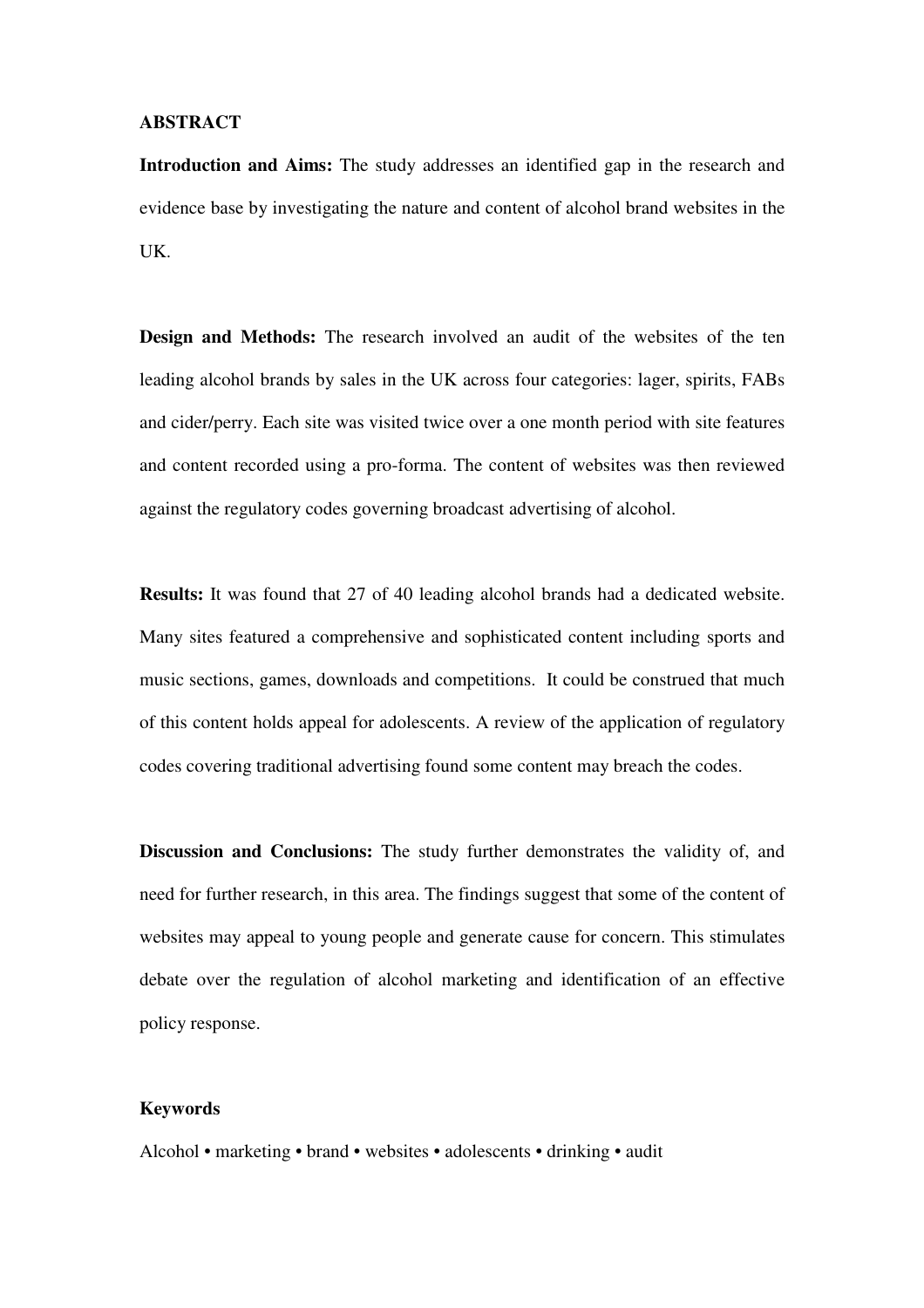# **Introduction and Aims**

A topic that has generated increasing societal concern in recent years is alcohol. Alcohol plays an important role in our culture and society. It acts as a social lubricant helping to socialise, celebrate, relax and party [1]. However alcohol related health and social harms are considerable and cost the UK in excess of £25 billion per year [2]. These include health harms such as liver disease, heart disease and cancer [3], but also include lost productivity, crime and disorder and breakdown in family relationships [2, 4, 5]. Given these problems attention has focused on factors that may contribute to drinking behaviours and alcohol related harm. One such factor that has been identified is that of alcohol marketing [6].

One of the major developments in alcohol marketing over recent years has been the increasing shift away from advertising spend, into other channels of communication [7, 8]. This is demonstrated by the distribution of the estimated £800m per annum total spent on alcohol marketing in the UK [9]. Of this approximately £300 million pounds is spent annually on alcohol advertising in the UK [10]; with the rest going on other 'below the line' channels such as sponsorship, new media and viral marketing [11].

The internet is one of the newer but fastest growing marketing communication channels available. The extant consumer and behavioural theory literature highlights the reach and impact of digital communications and the conduit with marketing and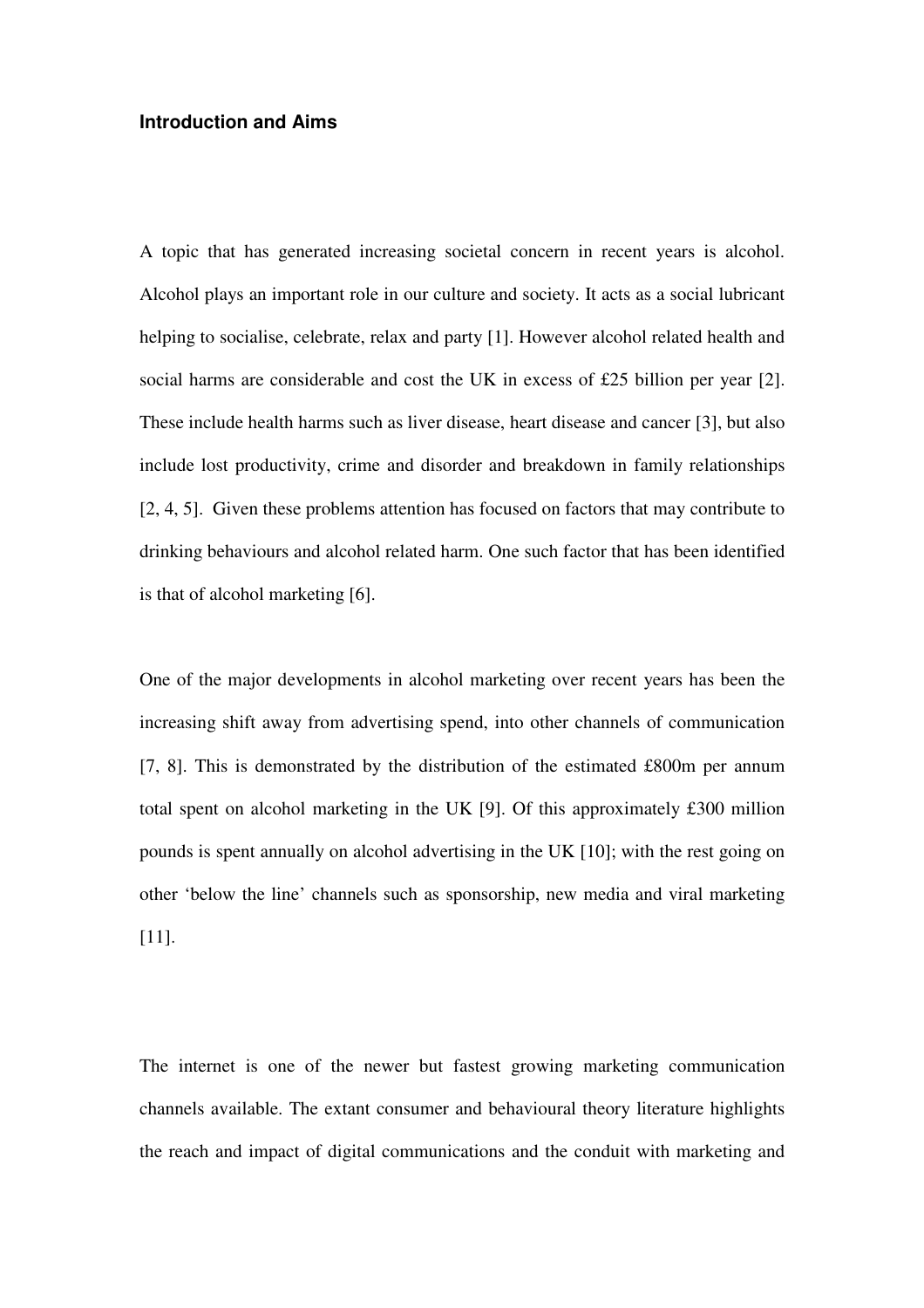consumerism [12, 13]. This is such that it is suggested to understand the net generation of people immersed in, and brought up among such technologies, is to understand the future [14]. Commerce has been quick to tap into this paradigm shift to sell products and services. Indeed a whole branch of marketing thought and practice has emerged known as e-marketing [15]. Sophisticated web technologies such as internet tracking ad-delivery systems now allow brands to market products at specific target audiences based on their consumption habits or lifestyle choices. The alcohol industry has been at the forefront of the use of new technologies such as the internet, and has made use of the emergence of social networking sites into modern lifestyles. Given the development of new media communications channels it is unsurprising to find that many alcohol brands have developed brand websites [16, 17, 18].

This paper builds upon previous work [8] examining the scope and nature of alcohol brand websites and their function as a channel of alcohol marketing. Primary research consisting of an audit of leading alcohol brand websites in the UK and the findings from content analysis - including a matrix of alcohol brand website content, is presented. Two detailed case studies of alcohol brand websites are then described demonstrating the extensive and sophisticated content contained in such websites. The article then examines the topic of the regulation by first of all applying existing regulations that apply to traditional channels of marketing to alcohol brand websites, before concluding with suggestions for regulatory change and further research in this area. Subsequent research on the impact of awareness of and exposure to alcohol marketing activity on behaviour is reported elsewhere [19].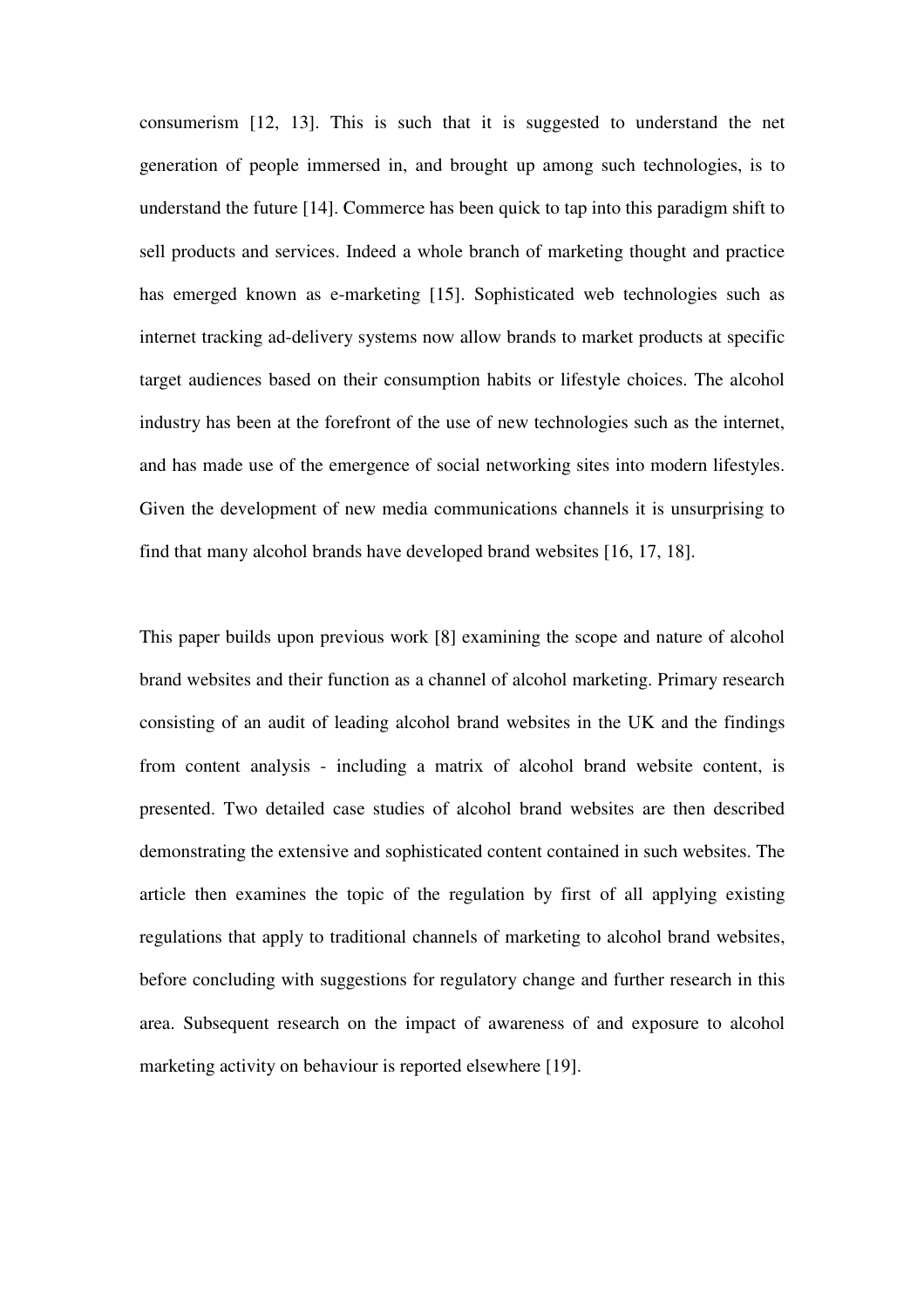The emergence of the World Wide Web and growth of internet access and use has had a considerable impact on the marketing discipline with Hoffman and Novak observing that the web has "far reaching scope and potential for transformation of the marketing function" [20, p51]. In the UK in 2007, an estimated £19.384 billion was spent on advertising, with £3.026 billion spent on internet advertising. This represents a 15.6% share of total expenditure, and internet advertising experienced a 39.5% year on year growth in expenditure in 2007 [10]. The potential power and reach of e-marketing is demonstrated by considering that an estimated 65-75% of the UK population has regular access to the internet [21, 22]. These figures are even higher for young people with approximately 84% of 15-24 year olds having internet access at home [21].

The alcohol industry has been quick to utilise the web as a channel for marketing its brands [6]. This generates societal concern given that systematic reviews of the impact of alcohol marketing on drinking behaviours have suggested it has a small but significant effect [23, 24]. Most leading alcohol brands now normally have a web presence, with dedicated brand websites featuring a range of content including marketing, sponsorship and branding activity. A prominent feature of these web-sites is promotion of alcohol branded merchandise which studies have demonstrated has a powerful impact on youth drinking behaviour [25, 26]. Indeed the aforementioned move away from alcohol marketing in the traditional mass media channels such as television, radio, magazines and newspapers into below the line activities accentuates the role of alcohol brand websites [8].

Despite the proliferation of marketing activity on the internet there is a paucity of research examining alcohol brand websites. To examine the extant literature in this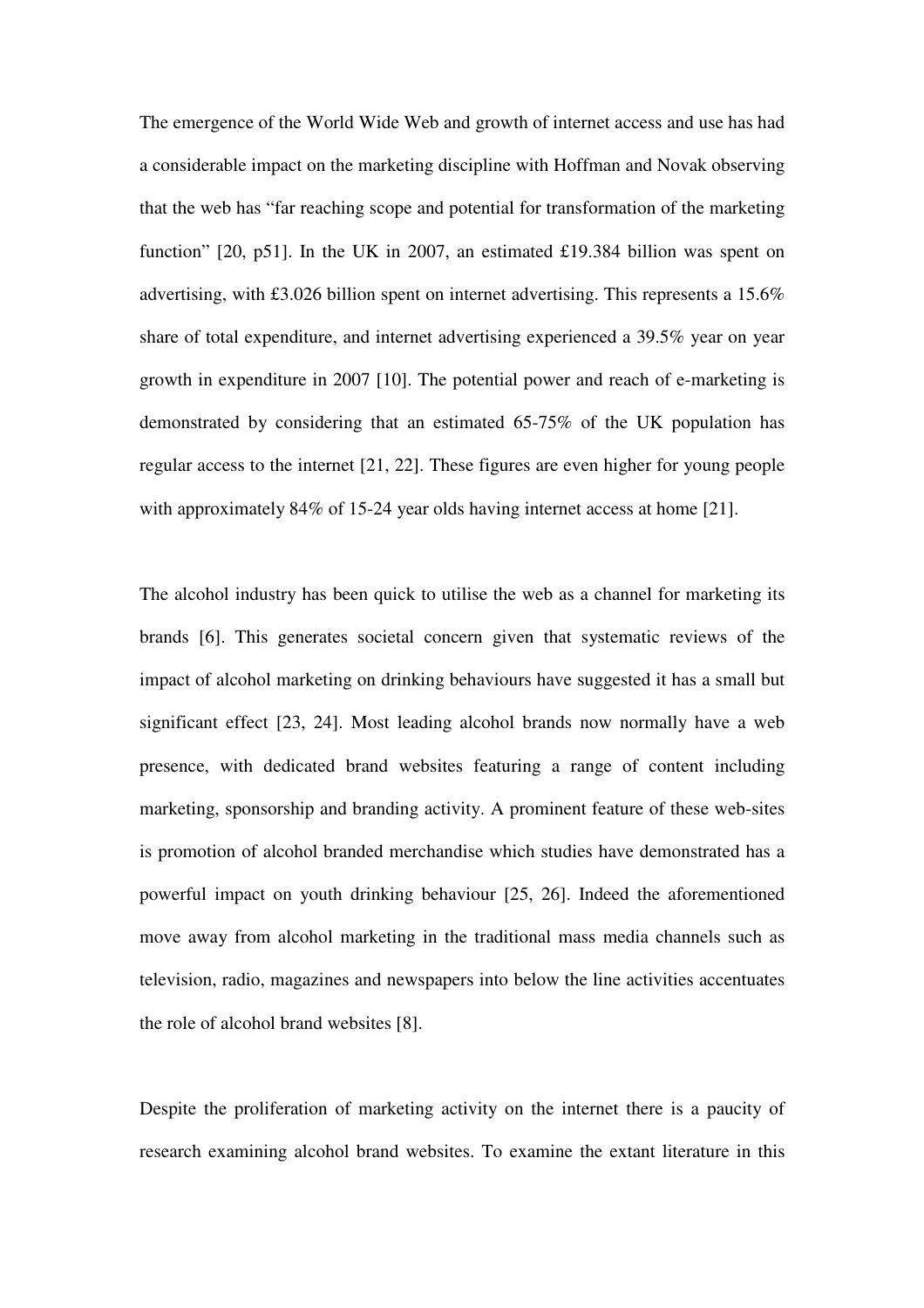area, a literature search was conducted across four databases: Academic Search Complete, Business Search Complete, Pubmed and ISI Web of Knowledge searching for material published in English within the last ten years (2000-2010). Combinations of the following search terms using Boolean logic (AND, OR, NOT) were used; *alcohol, drinking, booze, internet, web, communications, marketing.* The search revealed a total of 111 articles of which only five relevant articles were identified. From this only one paper describing empirical research was found [8]. Reference chasing and a search for grey literature on Google identified another three reports, and two major empirical studies published in 1997 and 2003.

A study conducted by the Center for Media Education in the US in 1997 examined the content of over 100 alcohol and tobacco brand websites. The research found a total of 35 alcohol brand websites, many containing content such as interactive games, cartoons, at rooms, bulletin boards, logoed clothing and downloads such as screensavers and wallpapers [27]. The study report concluded that much of the content of alcohol brand websites featured material that may appeal to youth and under age audiences.

Another study carried out in the US by the Centre on Alcohol Marketing and Youth (CAMY) featured an audit of 74 Alcohol brand websites [28]. The research found widespread use of games, interactive and high tech content such as downloadable content, cultural references, cartoons and graphics. The authors reported that the study "found widespread use of the kinds of features identified by the Center for Media Education (CME) as potentially attractive the underage youth", and alcohol brand websites were described as "offering a parade of attractions that appear to have little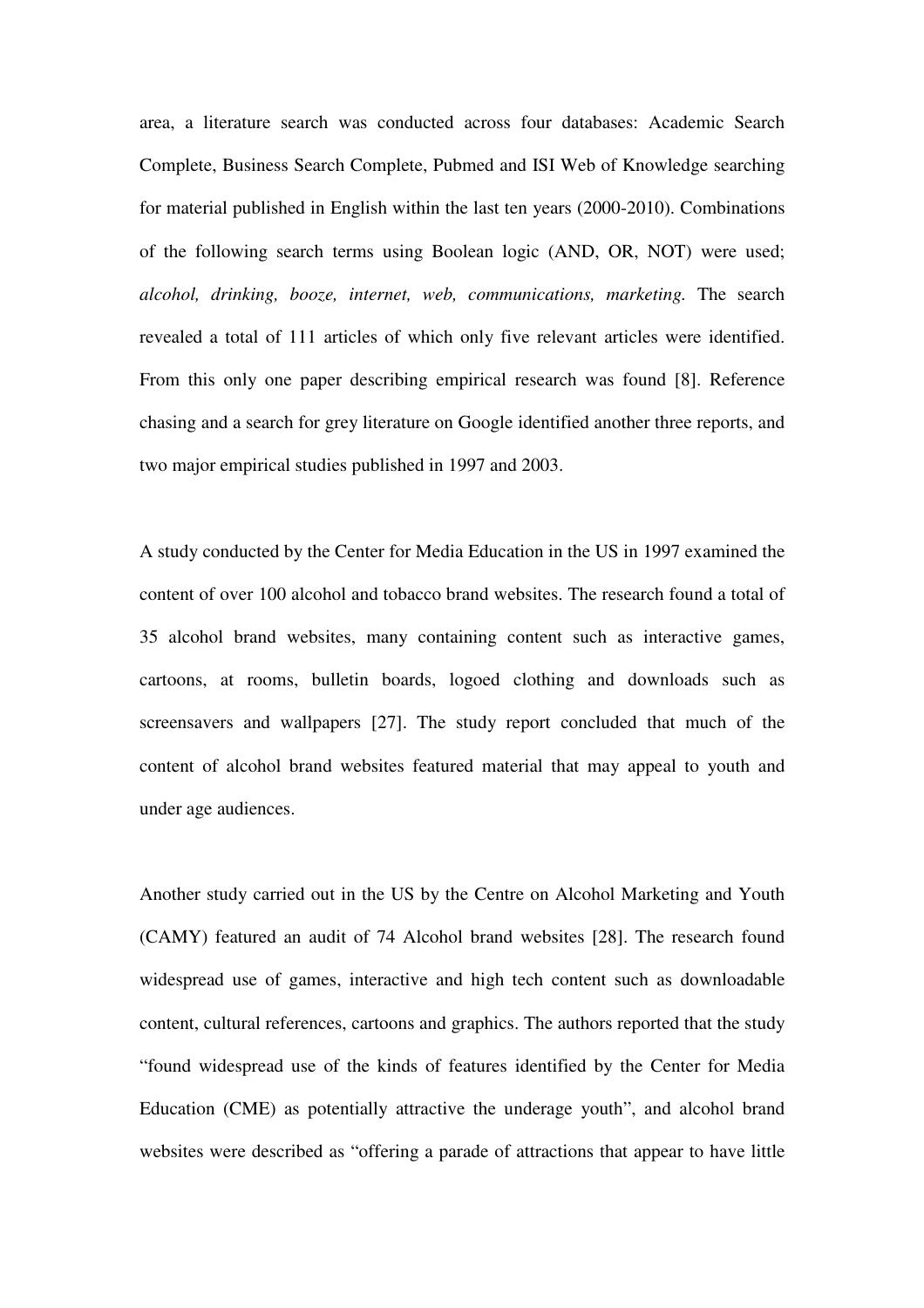to do with the quality or taste of the alcohol product but speak loudly to the culture and mores of the Internet user" [29, p2].

Research carried out in Australia, consisted of an audit of six popular alcohol brand websites. The study found content such as sport and music content, video games, downloads, irreverent humour, jokes and wind-ups and merchandising. It was found that some of the content such as features involving pin-up girls, swimsuit models, references to pornography, and strong associations with youth culture and language was extremely questionable and would break regulatory codes covering traditional advertising. The authors suggested that some of the sophisticated content may appeal to adolescents and concluded that "the internet provides an opportunity for alcohol marketing targeted at underage consumers" [8, p83]. The authors also highlighted the failure of regulatory controls to adequately govern internet and web activity.

The extant literature suggests that the marketing of alcohol on brand websites is an area that warrants attention and further research. Given the lack of existing research in this area, the present study described forthwith aimed to add to the evidence base.

#### **Design and Methods**

#### Design

Data was collected during the exploratory research stage of a study *Assessing the Cumulative Impact of Alcohol Marketing on Youth Drinking*, funded by the National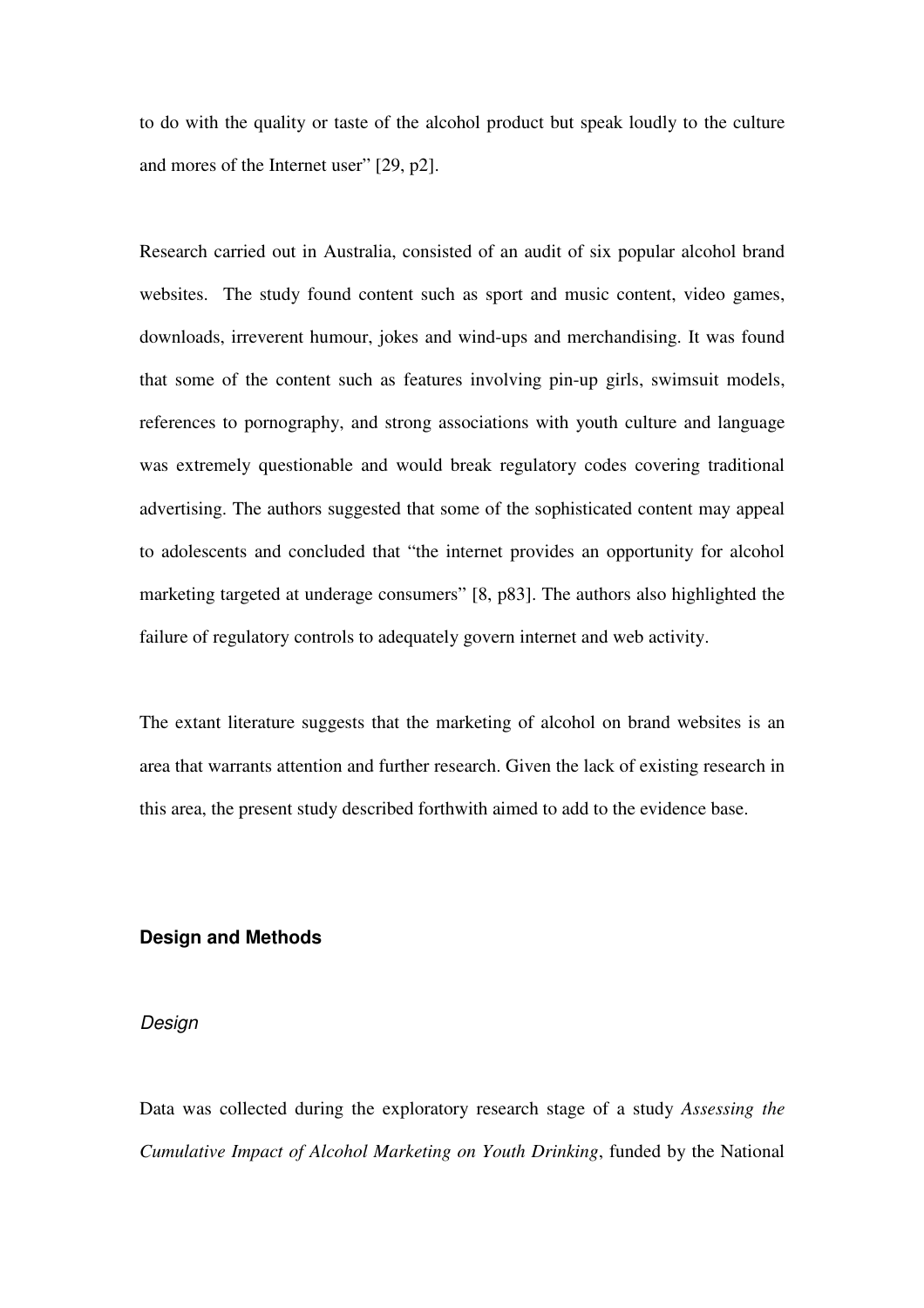Preventive Research Initiative in the UK. Data and findings informed the design and development of a longitudinal cohort survey of adolescents as part of the same overall study [19, 30]. The study design was informed by, and adapted from research on tobacco marketing in the UK.

# Setting and Sample

The study was conducted by examining the website presence of leading alcohol brands in the UK. The sample of alcohol brand websites audited consisted of the top ten brands by sales  $(E)$  in the UK in the lager, spirits, Flavoured Alcoholic Beverages (FABs) and cider/perry markets at the time the study was conducted [31]. Due to the fragmentation of the wine market and less focus on web communications in this category, data for wine brands was not collected. Table one below shows the top ten brands in each of the four alcoholic drinks categories.

#### TABLE ONE HERE

#### Data Collection

Each website was visited twice across a one-month period with the site features and content recorded according to a pro-forma. The pro-forma was designed based on previous tobacco research [32] and following consultation of the extant literature and aforementioned studies, and then adapted to suit the UK alcohol market and brand web-sites. This recorded information on age restricted entry or messages, headings, site sections, content of site sections, games or other interactive activities, brand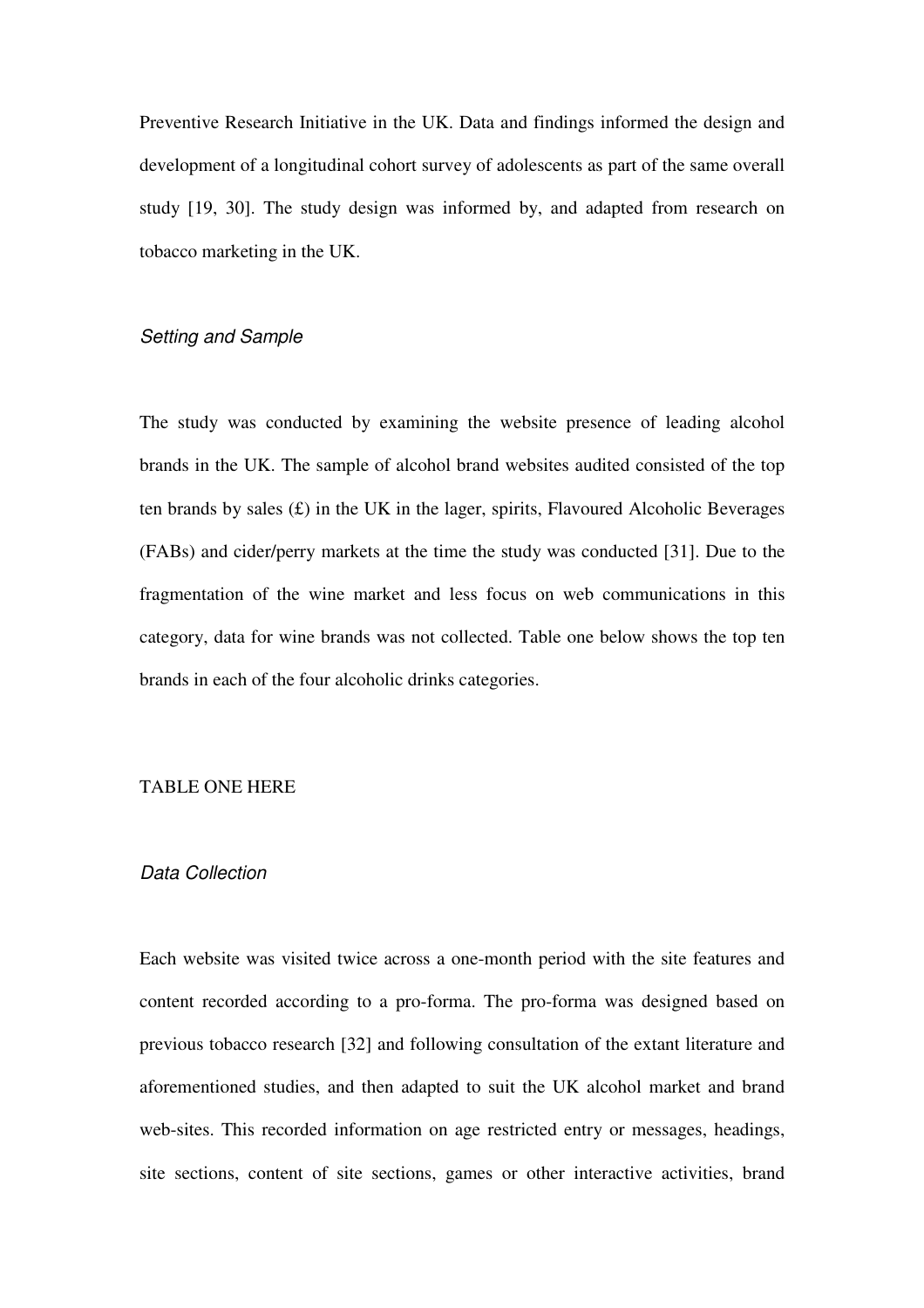databases, special features, competitions and links to other websites. Inter-coder reliability checks among two researchers were conducted on all collected data to ensure consistency in coding, using joint probability of agreement, with a minimum level of agreement set at 85% and any inconsistencies discussed and resolved with a supervisor [33].

#### **Results**

#### Alcohol Brand Websites Content

Of the 40 brands examined in the website audit, 27 (67.5%) had a dedicated or shared (with other brands) website and only 13 (32.5%) had no dedicated website presence. Of the 27 brands that had a web presence all were found to have age restriction entry messages or requirements for site visitors to input a date of birth. Fifteen of the sites visited offered the option for visitors to register on to a brand database.

Ten alcohol brand sites contained either a sport section containing either sport related features, details of sports sponsorship, or references to sport. The most common sport mentioned was football (six websites); followed by Rugby (four websites) with one each for Golf, Fly Fishing, F1 Motor Racing, Motor Rally, Cricket and Horse Racing. Nine brand sites had a music section containing featuring profiles, news items, references, reviews, event details and sponsorship activities.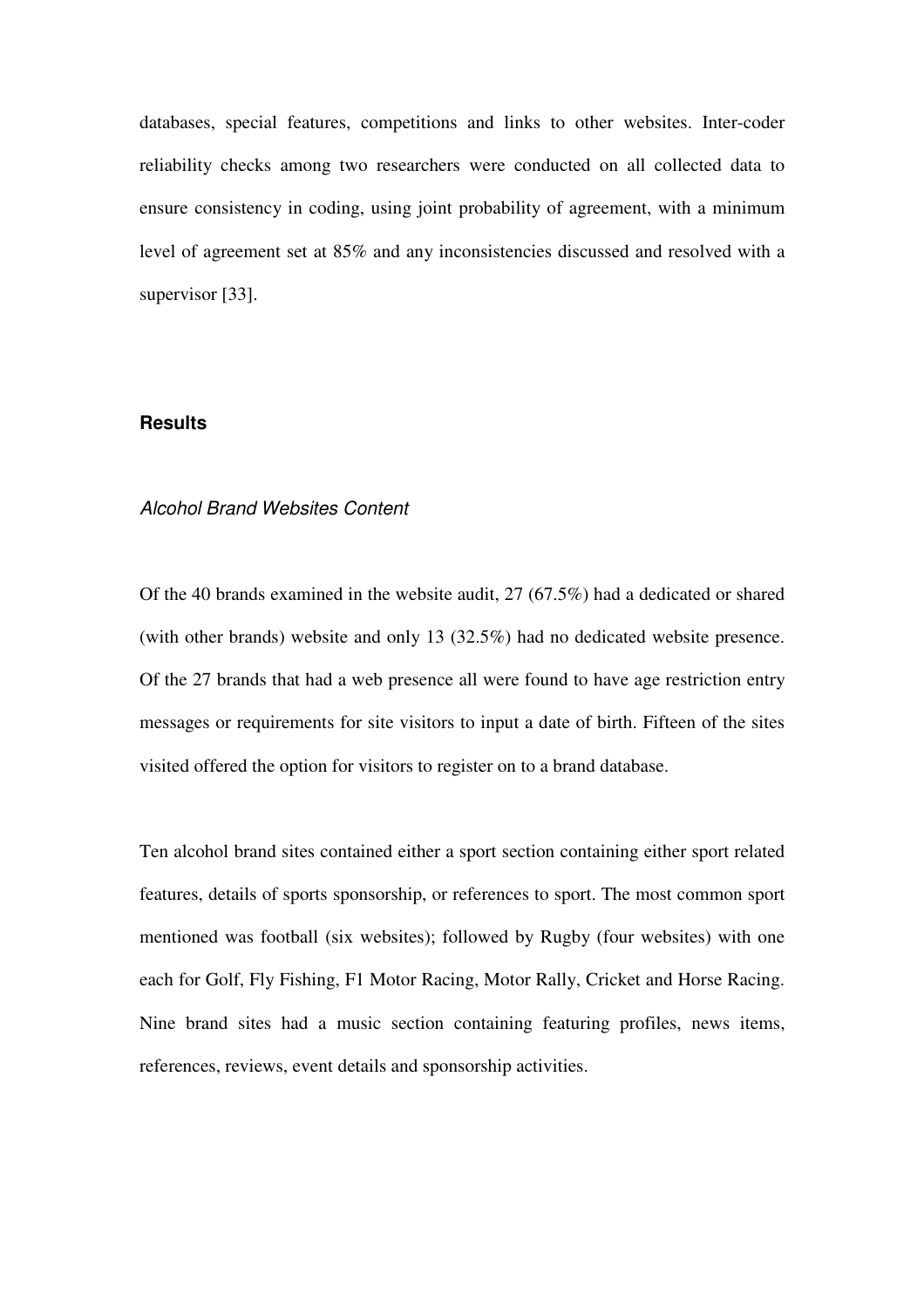It was found that fifteen of the sites visited had interactive games such as video games or role playing games featuring the brand. Eleven of the websites contained downloadable content such as screensavers, wallpaper, music or video clips. The majority of sites, 20 out of 27 contained competitions for visitors to enter. Also, three websites contained content referring to driving or motor cars (for example formula one racing, rally driving or interactive video games). One website contained a sexual reference which consisted of a viral email template of membership of a 'swingers' club designed to be sent to friends as a joke. A matrix of the features and contents for each alcohol brand website visited is detailed in table two below.

## TABLE TWO HERE

The results demonstrate the extent and nature of the content of alcohol brand websites. Furthermore it was found that in many cases they displayed a considerable degree of sophistication.

# Case Studies

To help illustrate the sort of features and content that make up an alcohol brand website, demonstrating their sophistication, the following two case studies are described for the brands Carling (figure 1) and WKD (figure 2).

#### FIGURE ONE HERE

#### FIGURE TWO HERE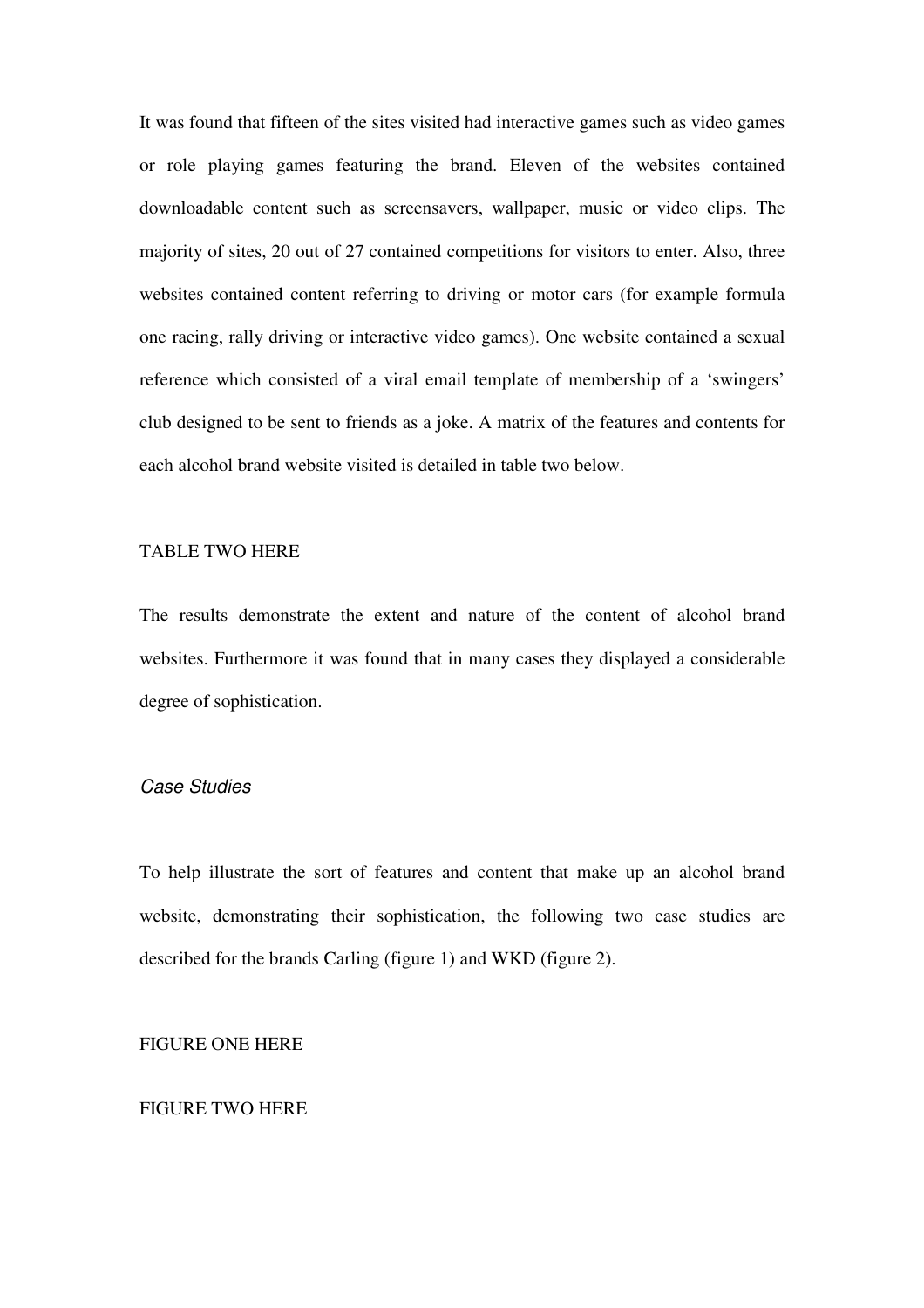#### Regulation of Alcohol Brand Websites

When examining the content of the alcohol brand websites studied in the audit against the regulations governing advertising of alcohol in the UK, there are some examples where a suggested breach would occur if the rules were strictly applied to marketing on the web. Ofcom – the UK communications regulator contracted out responsibility for the advertising regulatory system in 2004. All of the UK advertising codes are administered by the Advertising Standards Agency (ASA) who investigate and adjudicate on complaints. Currently there are two broadcasting codes covering alcohol advertising, which are written by the Broadcast Committee of Advertising Practice (BCAP) an industry populated body: the Television, and the Radio Advertising Standards Codes [34, 35]. The following section considers the application of these codes to the content of alcohol brand websites examined in the study.

# *Advertisements for alcoholic drinks must not be likely to appeal strongly to people under 18, in particular by reflecting or being associated with youth culture:*

The content of many of the sites audited contained material that would likely appeal to underage consumers. Several of the sites visited contained arcade type games such as pinball, Ninja games or Killer Pool. Furthermore the colours and graphics used on the sites combined with downloadable content such as music, screensavers and wallpapers are likely to appeal to under age people also. Access to this content is largely unrestricted bar the warning messages or date of birth entry requirement on the entry pages to alcohol brand web sites.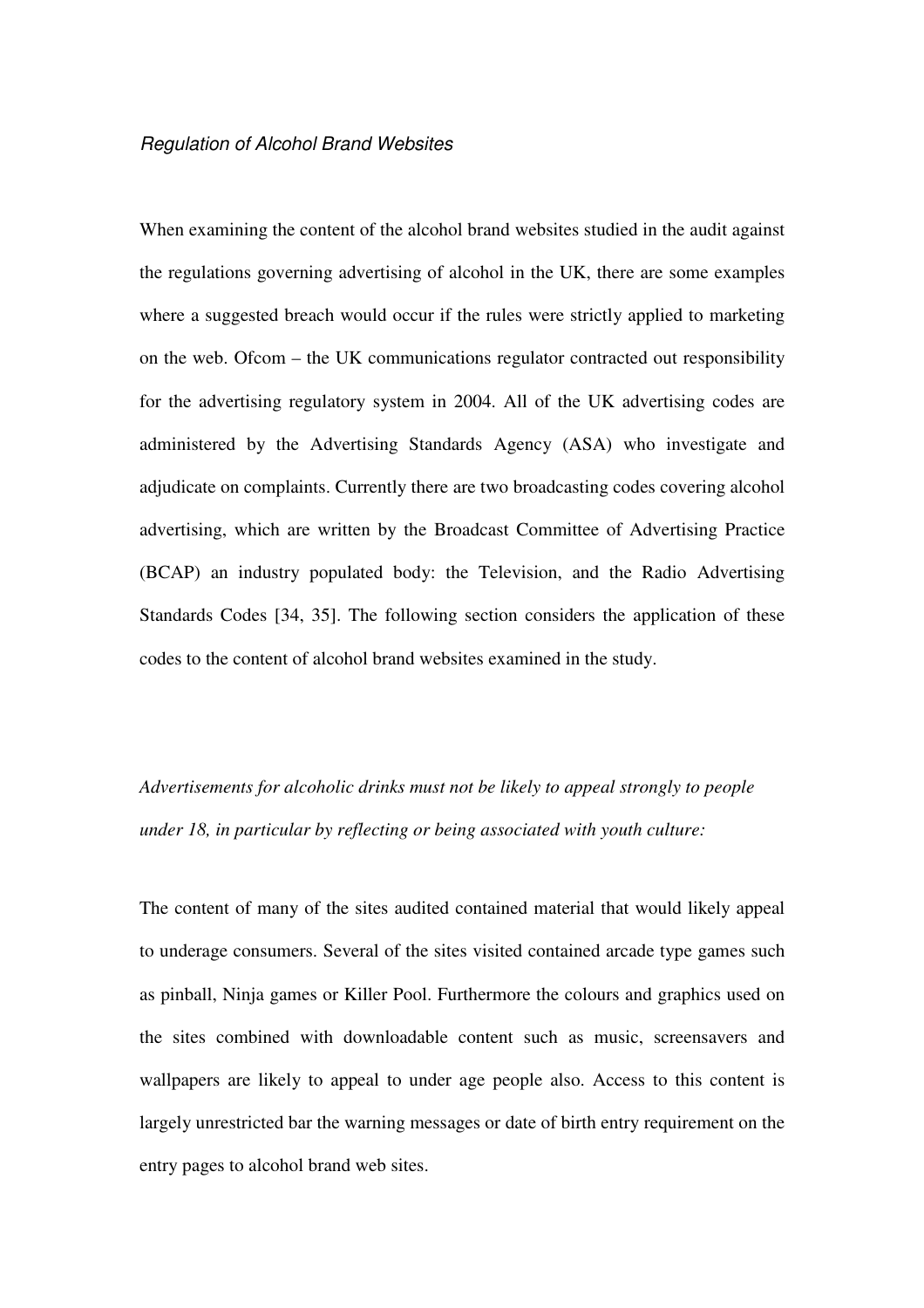*Alcoholic drinks must not be advertised in a context of sexual activity or seduction but may include romance and flirtation subject to rule 11.8.2(a) (Youth appeal):* 

Although clear transgressions of this rule if it were applied to alcohol web sites were not found there were examples of content which sailed close to the wind. The Lambrini site offered guides to flirting, or for a girl's night out, and the WKD site featured a game in which players can create the perfect man or woman, while one of the wind-up features on the same site featured mock membership of a swingers clubs and showed suggestive images. In 2003 WKD was judged to have broken the Portman Group code of conduct, due to the inclusion of pole dancers and other features associating the product with sexual success on the website. As a result changes were made by WKD to the website [36].

*Advertisements must not link drinking with the use of potentially dangerous machinery, with behaviour which would be dangerous after consuming alcohol (such as swimming) or with driving:*

Three of the alcohol brand sites visited had clear links with driving given that one had a page dedicated to Formula 1 coverage (Budweiser), one contained pages about the World Rally Championship (VK Vodka) and one contained an interactive game in which players can 'Max' a motor by modifying it.

*Advertisements for alcoholic drinks must not show, imply or refer to daring, roughness, aggression or unruly, irresponsible or anti-social behaviour:*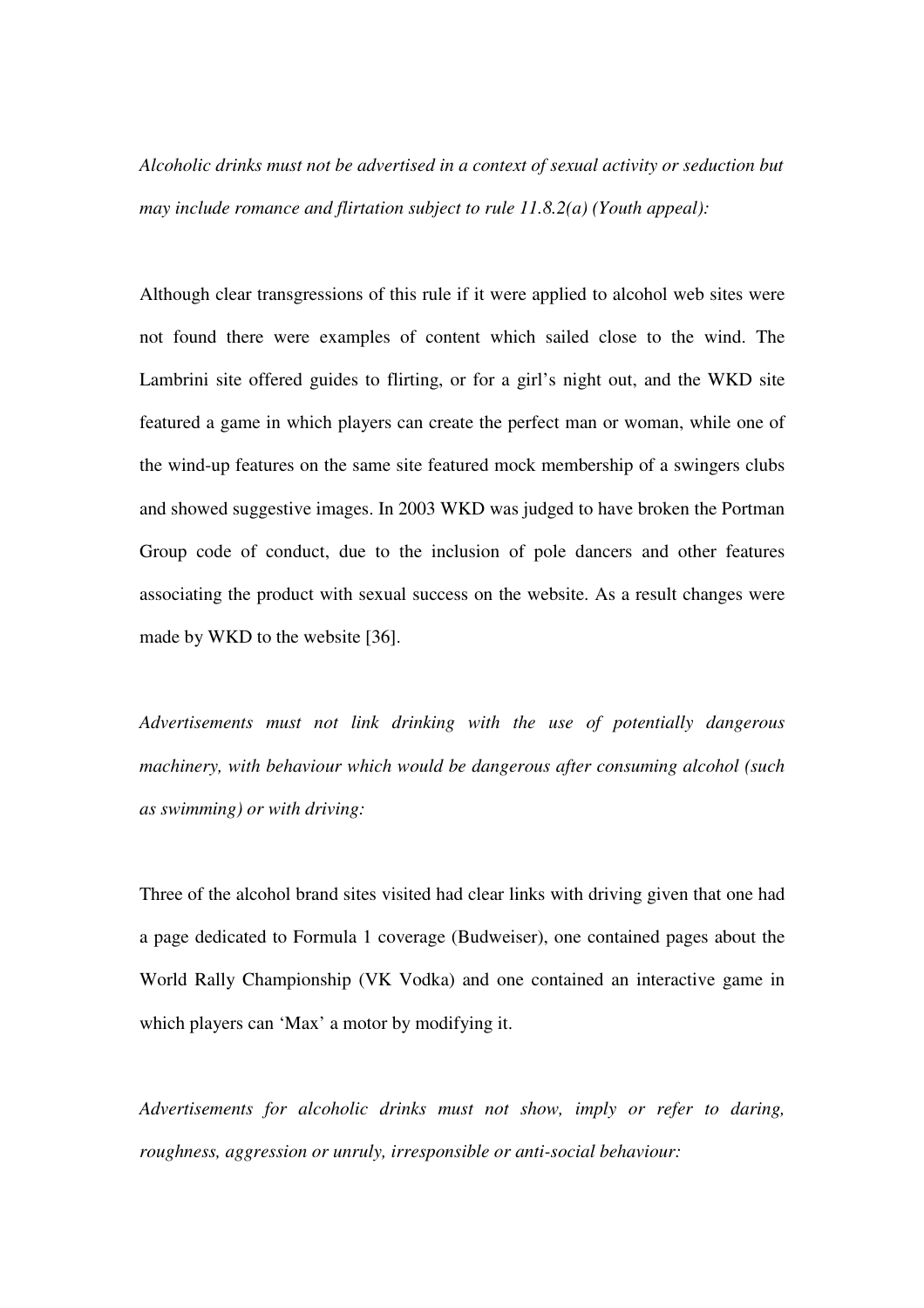During the audit some examples of website content that could be regarded as in breach of the regulations applied to advertising were found. For example one of the interactive games on the Fosters website 'we want you' involved three missions related to shutting down illegal barbies (bbq) by beating up someone, surveillance and a bust mission. On the WKD site the Ninja Arcade game featured characters that fight each other. In the Strongbow site there was an interactive game in which the object was to fire a strong-bow at various targets in a bar or club such as a beer glass, light fitting and DJ box. The bar also contained people sitting in stools who could be hit by the arrow. High scorers could register their details and win festival tickets.

# **Discussion and Conclusions**

There are some limitations of the study that should be acknowledged. Firstly there is little in the way of an established literature and recognised methodology for studying alcohol brand websites, therefore the research methods used were exploratory in nature. Also the sample was restricted to the brand websites of the top ten brands in each alcoholic drinks category, except wine for which no data was collected. Expanding the sample to examine the websites of a larger range of alcohol brands would provide a richer data source. Another limitation relates to the fact that the study is cross sectional. Given the fast moving nature of the alcohol market – Magners cider has emerged to become a leading brand since the study was conducted; and e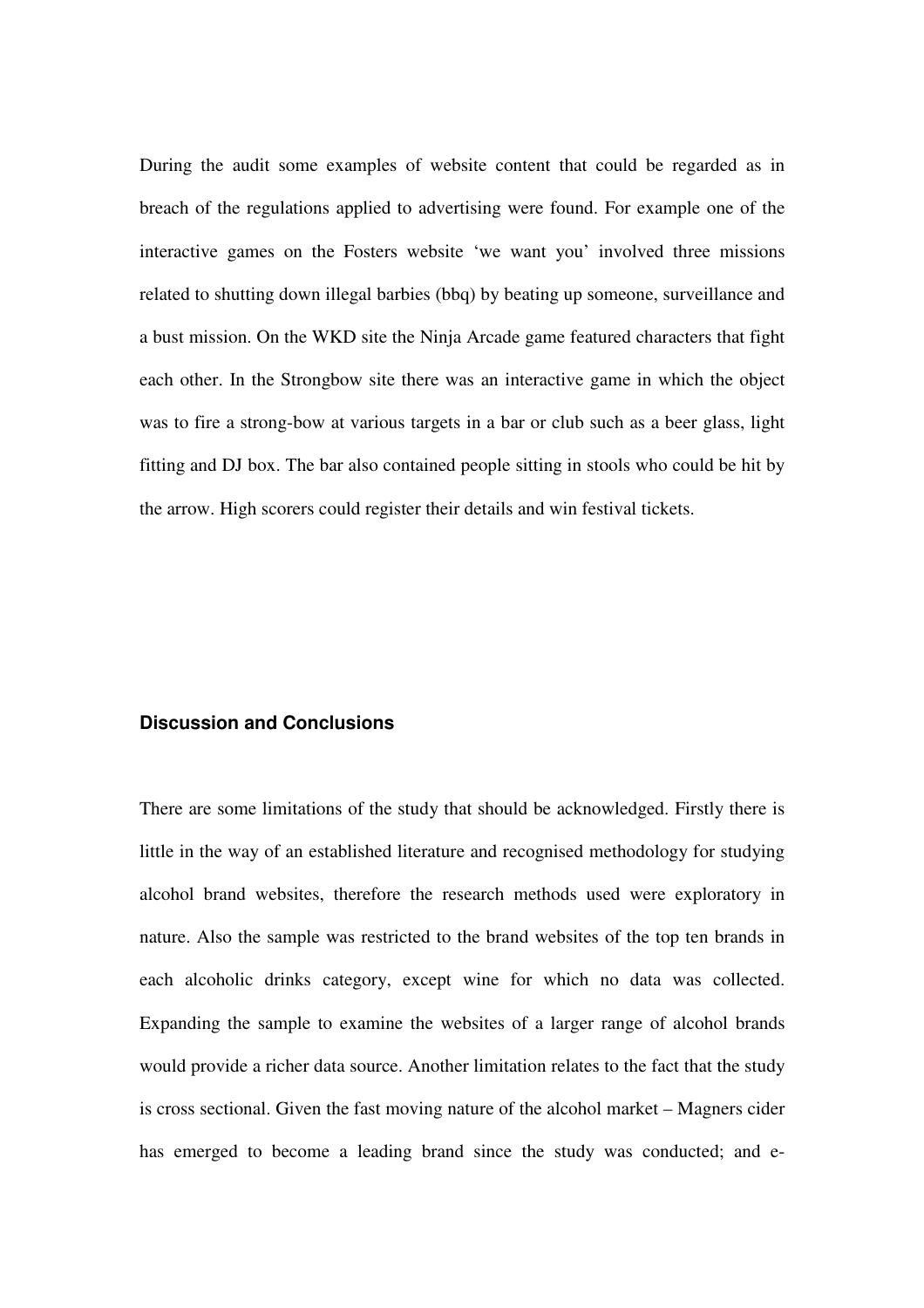marketing – for example websites are updated on a regular basis, the findings from this study offer only a snapshot of alcohol brands site content. Tracking studies conducted over a longer period of time would enable a more comprehensive assessment of alcohol marketing activities on websites. Also alcohol marketing activity has expanded into other web 2.0 outlets such as social networking sites like facebook which enables electronic word of mouth promotion [], beyond the realm of this study. Finally studies such as this are only able to consider the nature and content of alcohol brand websites, and cannot inform us about any potential impact upon attitudes towards alcohol and drinking behaviours. However, such research can help to inform the design and development of consumer studies that investigate alcohol marketing and drinking attitudes and behaviour.

Brand websites move marketing beyond the limited scope of traditional communication channels, facilitating interactivity, improved targeting of audiences, and involving the active participation of consumers. This enables brands to build relationships with consumers, and communicate evocative and emotive brand messages, imagery and perceptions [37]. Research suggests that such activity can influence youth drinking behaviour [38, 39].

The results of the study demonstrate that alcohol marketing activity on brand websites is considerable. Often the sites are extremely sophisticated and contain a wealth of content both appealing and desirable for the target audience - often young people. There are justifiable concerns that some of the content may appeal to under age audiences. Furthermore, applying the regulations governing above the line alcohol advertising to alcohol brand websites suggests that some of the content would breach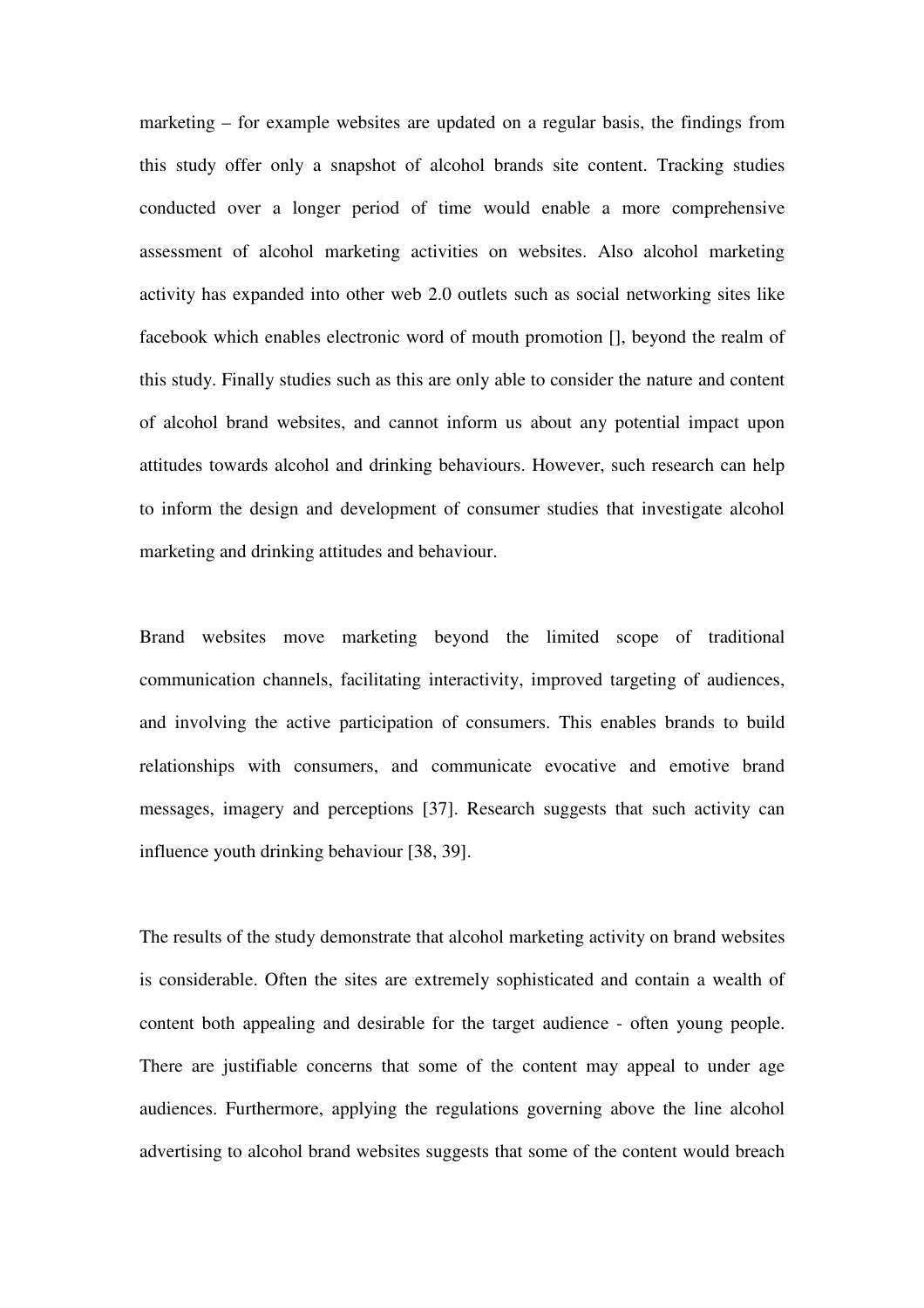the rules forbidding content from appealing to youth, or linking alcohol with driving or sexual and social success. This causes concern over the regulation of alcohol marketing and proposals for restrictions or bans covering web marketing [28, 40]. At the very least the same restrictions applying to traditional media should apply. Indeed policy-makers have started to recognise the importance of properly regulating new media channels such as the internet and websites in relation to alcohol [41].

Further studies on the nature, extent and impact of alcohol brand websites and other forms of e-marketing and new media marketing would be welcomed and would help inform the research and evidence base, as well as policy and regulation [41].

**Funding:** This research was funded by a grant from the National Prevention Research Initiative<sup>1</sup>, grant number G0501282.

 $\overline{a}$ 

<sup>&</sup>lt;sup>1</sup> The National Preventive Research Initiative (NPRI) is an initiative to support high quality research aimed at identifying effective approaches to reduce risk factors and influence health behaviour in order to positively impact upon the incidence of new cases of major preventable diseases. The initiative is supported by a consortium of major research bodies and charities including the Economic and Social Research Council; Medical Research Council; British Heart Foundation; Cancer Research UK; Department of Health; Diabetes UK; Food Standards Agency; Research and Development Office for the Northern Ireland Health and Social Services; Chief Scientist Office, Scottish Executive Health Department; Wales Office of Research & Development; World Cancer Research Fund.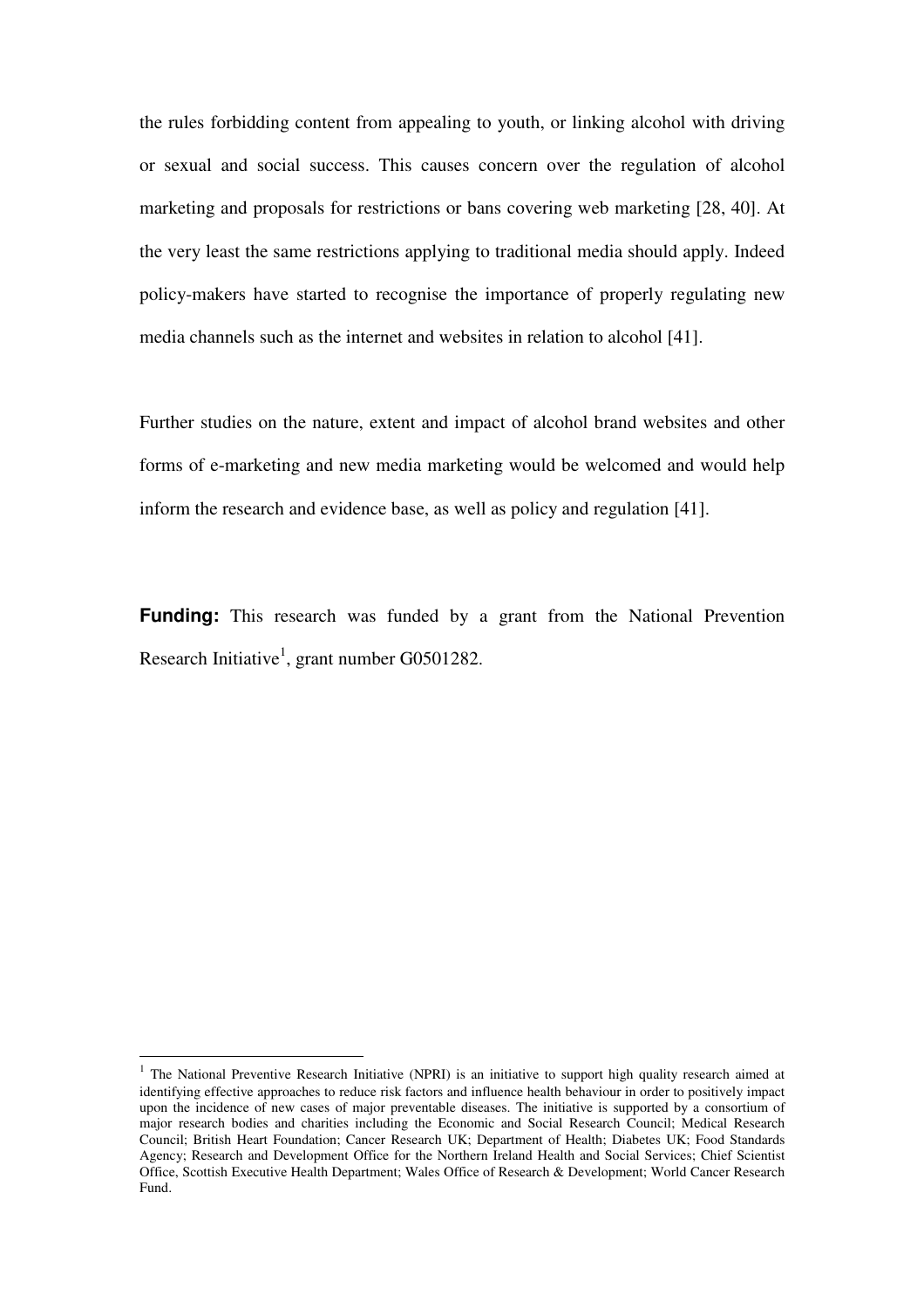#### **References**

[1] Wilson, TM. Drinking Cultures: Sites and Practices in the Production and Expression of Identity*.* In: Wilson, TM ed. *Drinking Cultures*: *alcohol and identity.* London: Berg; 2005:1-24.

[2] Cabinet Office Strategy Unit. *Alcohol Misuse: how much does it cost?* London: The Stationery Office: London 2003.

[3] Rehm, J, Mathers, C, Popova, S, Thavorncharoensap, M, Teerawattananon, Y, Patra, J. Global burden of disease and injury and economic cost attributable to alcohol use and alcohol-use disorders. Series: Alcohol and Global Health. *Lancet* 2009;373: 2223–33.

[4] Home Office. *Underage Drinking: findings from the 2004 Offending, Crime and Justice Survey*. London: The Stationery Office 2004..

[5] Hibell, B, Guttormsson, U, Ahlström, S, Balakireva, O, Bjarnason, T, Kokkevi, A, Kraus, L. *The 2007 ESPAD report: substance use among students in 35 European countries.* The Swedish Council for Information on Alcohol and Other Drugs (CAN) and the Pompidou Group of the Council of Europe: Stockholm 2009.

[6] Babor, T, Caetano, R, Casswell, S, et al. *Alcohol: No Ordinary Commodity: Research and Public Policy*. Oxford: Oxford University Press 2003.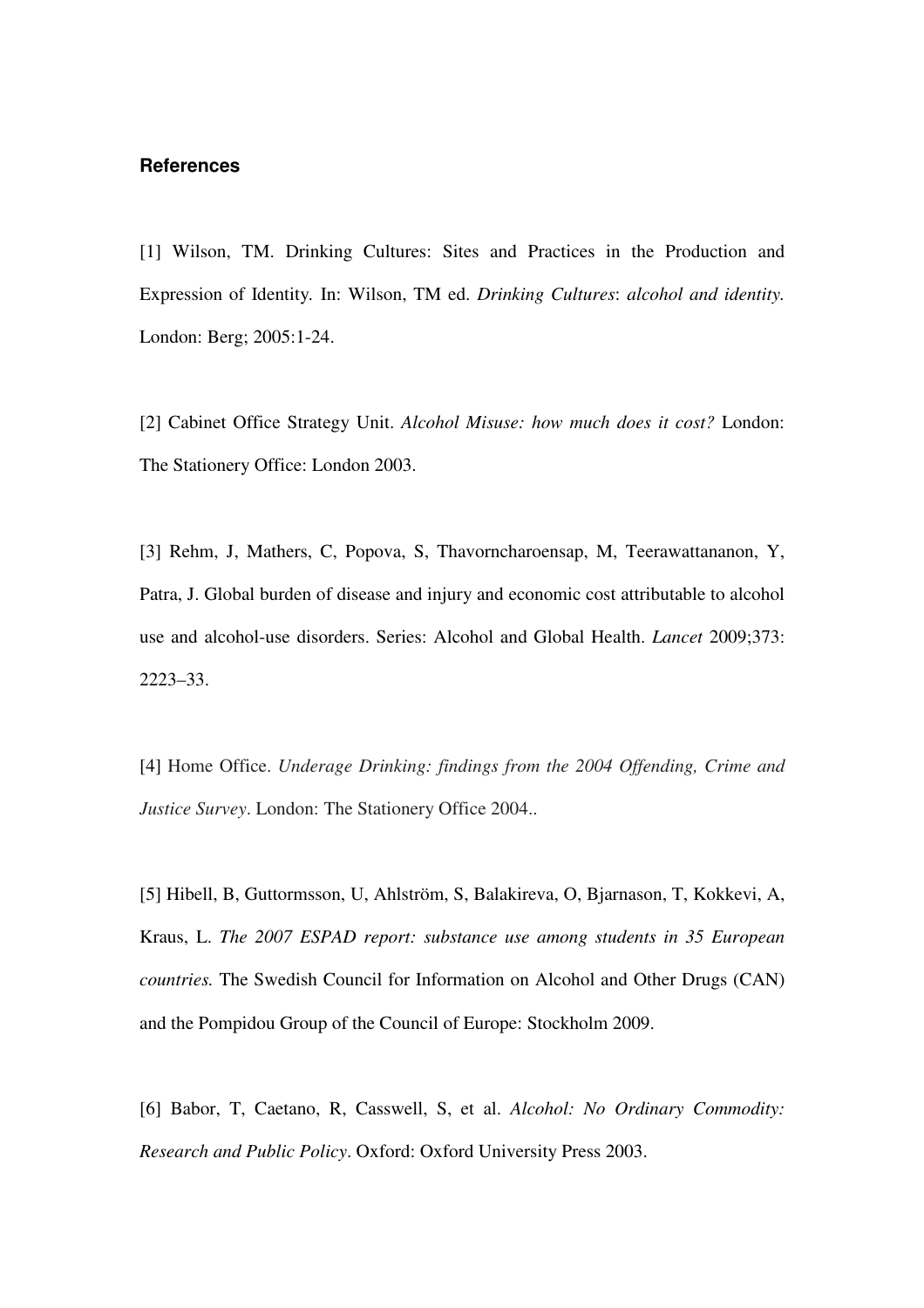[7] Jernigan, DH. *Global Status Report: alcohol and young people*. Geneva: World Health Organization 2001.

[8] Carroll, T, Donovan, R. Alcohol marketing on the Internet: new challenges for harm reduction. *Drug and Alcohol Review*, 2002;21:83-91.

[9] Prime Minister's Strategy Unit. *Interim Analytical Report.* London: The Stationery Office 2003.

[10] WARC. *Advertising Statistics Yearbook 2008*. World Advertising Research Centre 2008. Available at: http://store.warc.com [accessed 11 November 2009].

[11] BMA Board of Science. *Under the Influence: The Damaging Effect of Alcohol Marketing on Young People.* London: British Medical Association 2009.

[12] Schorr, JB. *Born to Buy: The Commercialized Child and the New Consumer Culture*. New York: Scribner 2004.

[13] Carter, S. (1993) The Net Generation: Media Consumption is Changing as Kids Have More Choice. *Young Consumers: Insight and Ideas for Responsible Marketers 1993*; 1(3): 173 – 176

[14] Tapscott. D. *Grown Up Digital: How the Net Generation is Changing Your World*. New York: McGraw Hill 2009.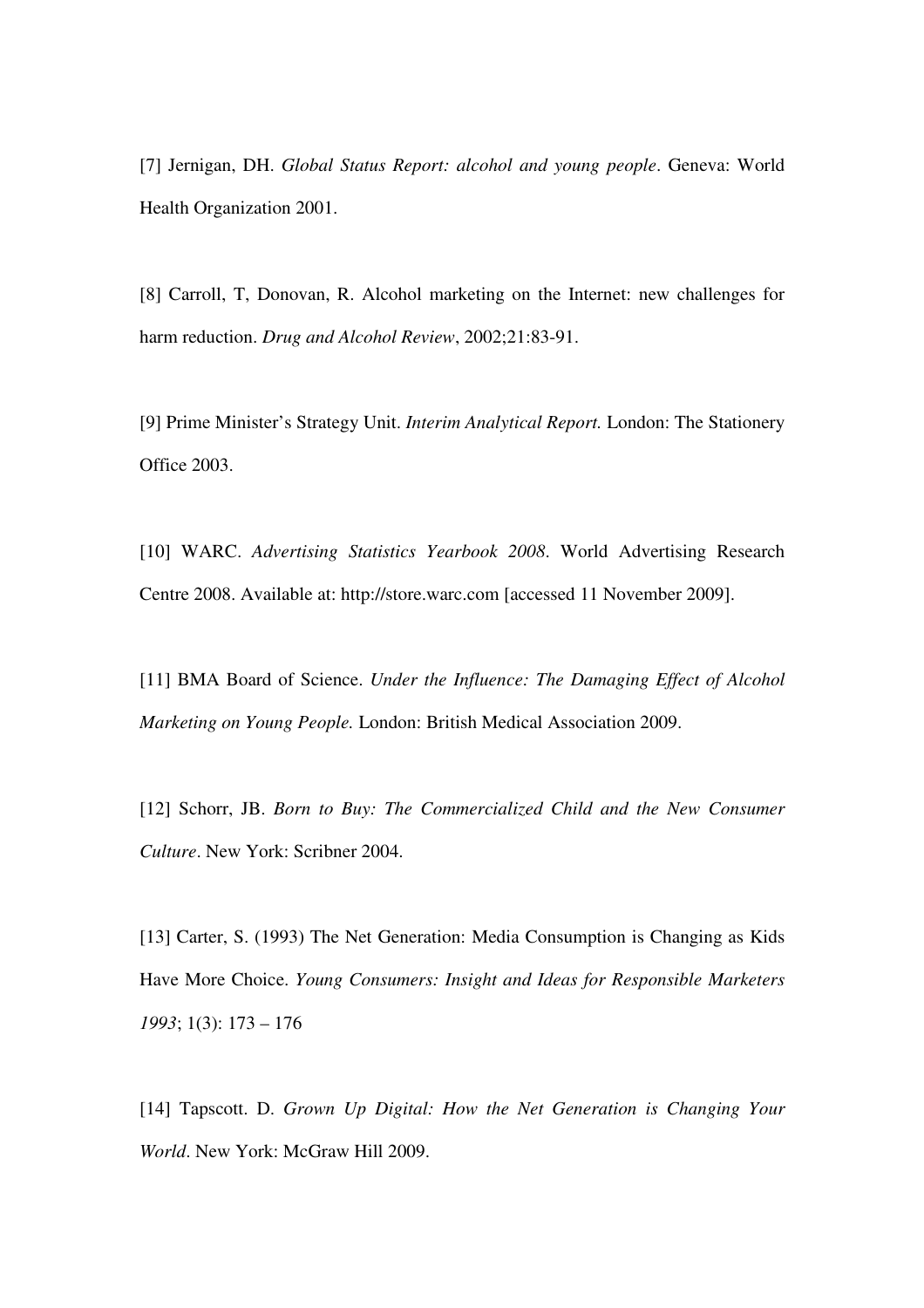[15] Strauss, J, El-Ansary, A, Frost, R. *E-Marketing*. Upper Saddle River: Prentice Hall 2006.

[16] Casswell, S. Alcohol brands in young peoples' everyday lives: new developments in marketing. *Alcohol and Alcoholism* 2004; 6: 471–476.

[17] Jernigan, DH, O'Hara, J. Alcohol advertising and promotion. In Bonnie, R, O'Connell, M. (eds). *Reducing Underage Drinking: a collective responsibility.* Washington D.C: National Academies Press 2004;625–653.

[18] McCreanor, T, Greenaway, A, Moewaka Barnes, H, Borell, S, Gregory, A. Youth identity formation and contemporary alcohol marketing. *Critical Public Health*, 2005;15(3): 251-262.

[19] Gordon, R, MacKintosh, AM, Moodie, C. The Impact of Alcohol Marketing on Youth Drinking Behaviour: a two stage cohort study. *Alcohol and Alcoholism,* 2010; 45(5): page numbers to be advised

[20] Hoffman, DL, Novak, TP. Marketing in Computer Mediated Environments: conceptual foundations. *Journal of Marketing*, 1996;60(3), 50-68.

[21] Department for Culture, Media and Sport (DCMS)/Department for Business, Innovation and Skills (BIS). *Digital Britain: final report*. London: The Stationery Office 2009.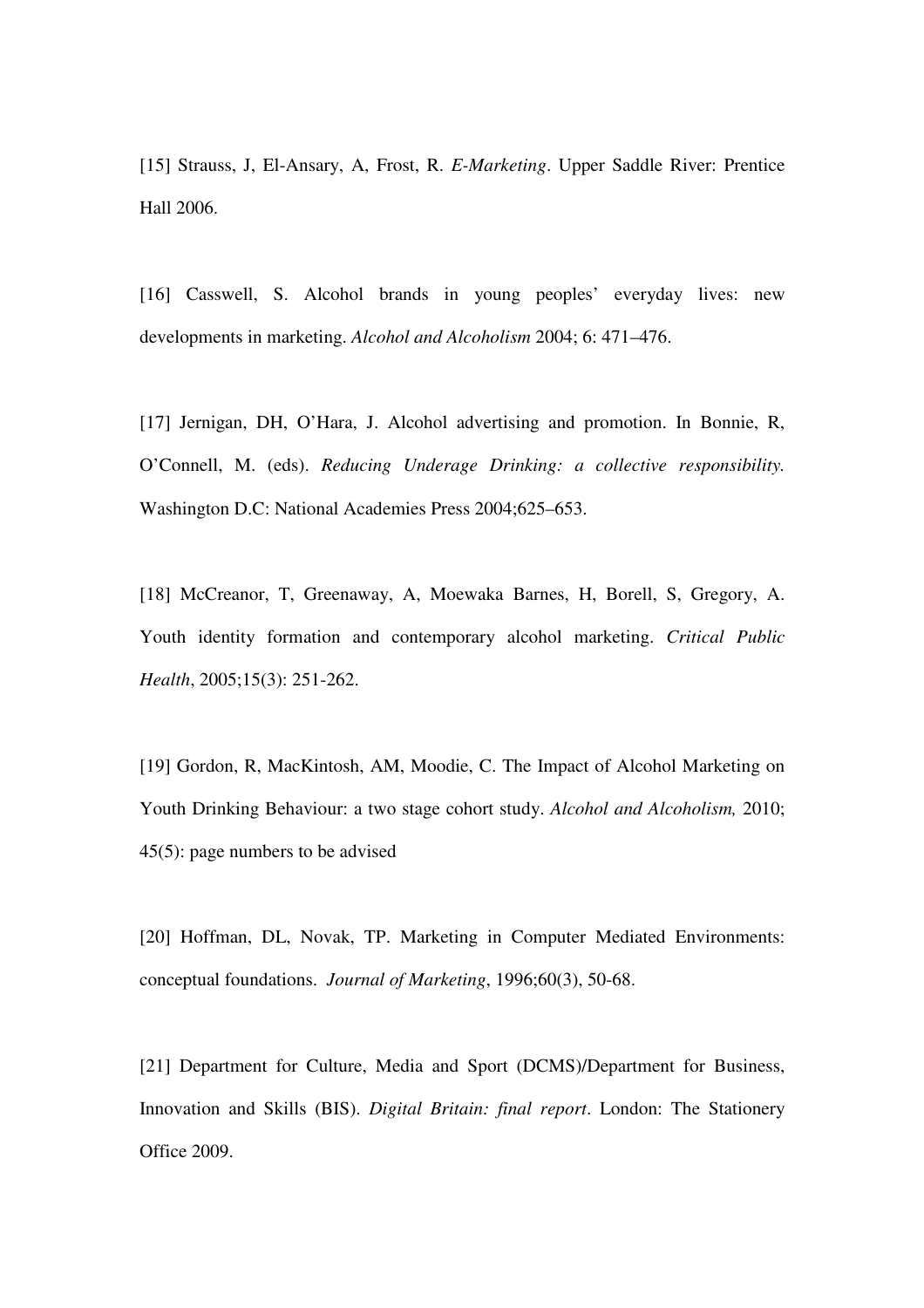[22] Ofcom. Ofcom Technology Tracker – Quarter 4 2009. London: Ofcom 2010. Available at:

http://www.ofcom.org.uk/research/stats/tech\_Tracker\_Q4\_2009.pdf [Accessed 22 February 2010].

[23] Anderson, P, De Bruijn, A, Angus, K, **Gordon, R**, Hastings, G. Impact of alcohol advertising and media exposure on adolescent alcohol use: a systematic review of longitudinal studies. *Alcohol and Alcoholism,* 2009*;* 44(3): 229-243.

[24] Smith, LA, Foxcroft, DR. The effect of alcohol advertising, marketing and portrayal on drinking behaviour in young people: systematic review of prospective cohort studies. *BMC Public Health*, 2009; 9: 51.

[25] Fisher, LB, Miles, IW, Austin SB., Camargo CA., Colditz, GA. Predictors of initiation of alcohol use among us adolescents findings from a prospective cohort study. *Archives of Pediatrics and Adolescent Medicine*, 2007; 161(10): 959– 966.

[26] McClure, AC, Stoolmiller, M, Tanski, SE, Worth, KA, Sargent, JD. Alcohol branded merchandise and its association with drinking attitudes and outcomes among US adolescents. *Archives of Pediatrics and Adolescent Medicine*, 2009; 163(3): 211– 217.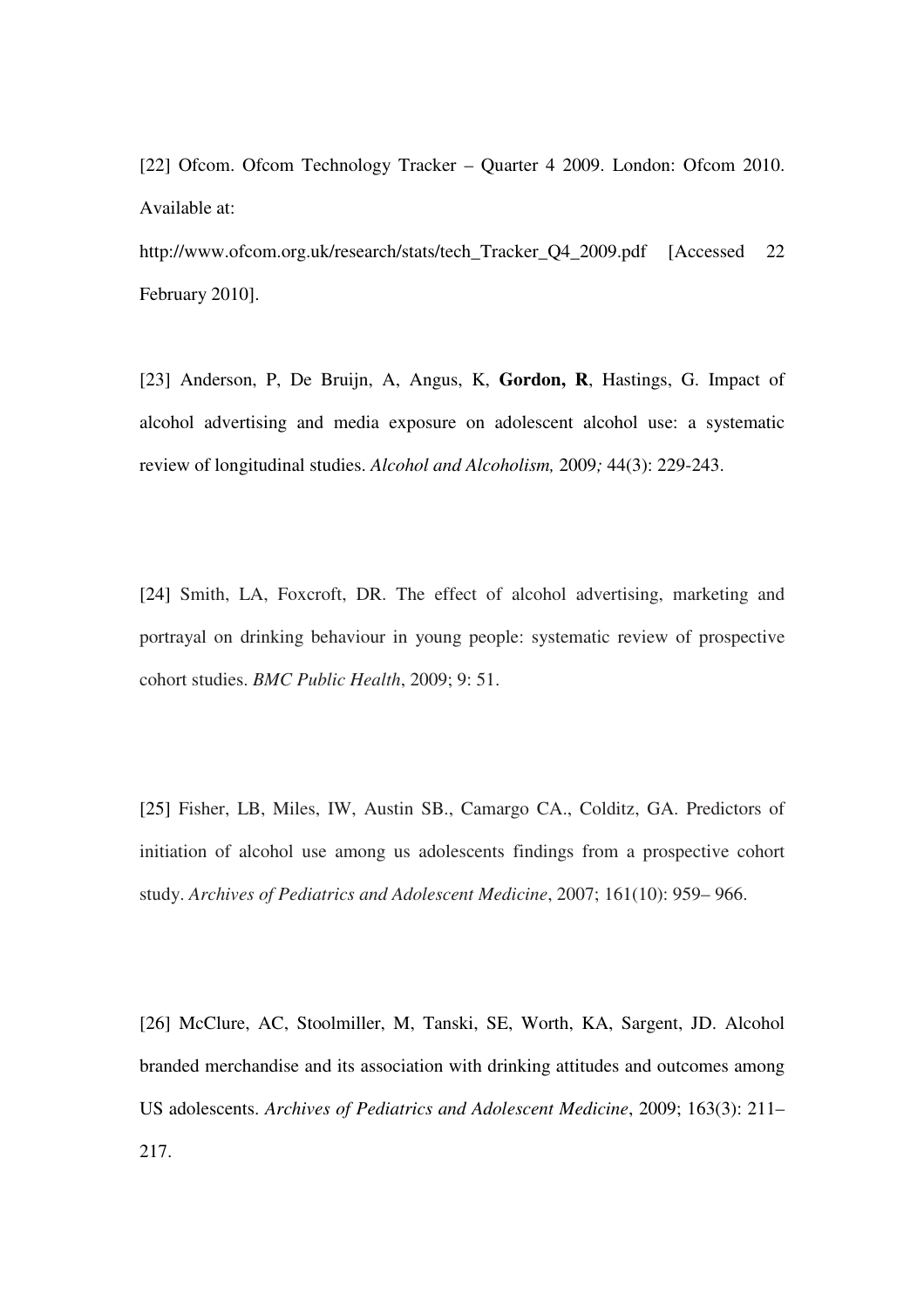[27] CME (Center for Media Education). *Alcohol and Tobacco on the Web: New Threats to Youth*, Washington, DC: Center for Media Education, 1997.

[28] Jernigan, DH, Ostroff, J, Ross, C. Alcohol Advertising and Youth: a measured approach. *Journal of Public Health Policy*, 2004;26(3): 312-325.

[29] Centre for Alcohol Marketing and Youth. *Clicking with Kids: alcohol marketing and youth on the internet*, Washington D.C 2003. Available at: http://www.camy.org/research/internet0304/report-high.pdf [accessed 28 November 2009].

[30] Gordon, R, Harris, F, Moodie, C, MacKintosh, AM. Assessing the Cumulative Impact of Alcohol Marketing on Young People's Drinking: cross sectional data findings. *Addiction Research and Theory*, in press.

[31] Keynote. *Drinks Market (UK), Market Report*. London: Keynote Publications 2009.

[32] MacFadyen L. *The Process and Influence of Tobacco Marketing Communications on Young People: A Qualitative and Quantitative Study.* [PhD Thesis]. Glasgow: University of Strathclyde; 2001.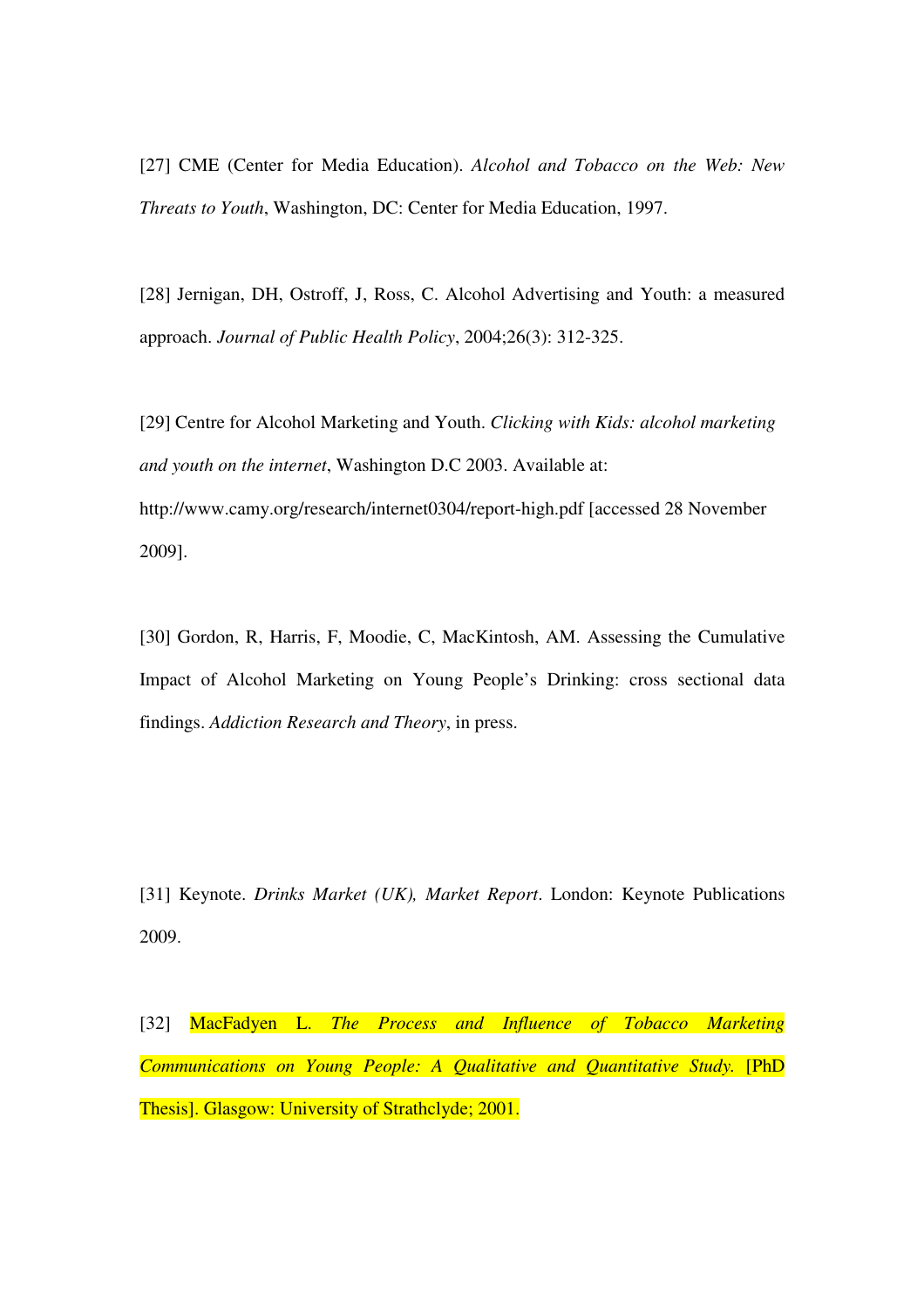[33] Bryman, A. *Social Research Methods*. Oxford: Oxford University Press, 2008.

[34] BCAP (Broadcast Committee of Advertising Practice). (2008a). *Television Advertising Standards Code.* London: Advertising Standards Authority.

[35] BCAP (Broadcast Committee of Advertising Practice). (2008b). *Radio Advertising Standards Code*. London: Advertising Standards Authority.

[36] Portman Group. Complaint Decision: www.wkd.co.uk 23/06/2003. London: Portman Group 2003. Available at:

http://www.portman-group.org.uk/?pid=25&level=2&bid=48 [Accessed 22 February 2010].

[37] de Chernatony, L. Categorizing brands: evolutionary processes underpinned by two key dimensions. *Journal of Marketing Management*, 1993;9(2): 173-188.

[38] Casswell, S. Zhang, J. Impact of liking for advertising and brand allegiance on drinking and alcohol-related aggression: a longitudinal study. *Addiction 1998;* 93(8): 1209-1217.

[39] Henriksen, L, Feighery, EC, Schleicher, NC, Fortmann, SP. Receptivity to alcohol marketing predicts initiation of alcohol use. *Journal of Adolescent Health*, 2008;42: 28-35.